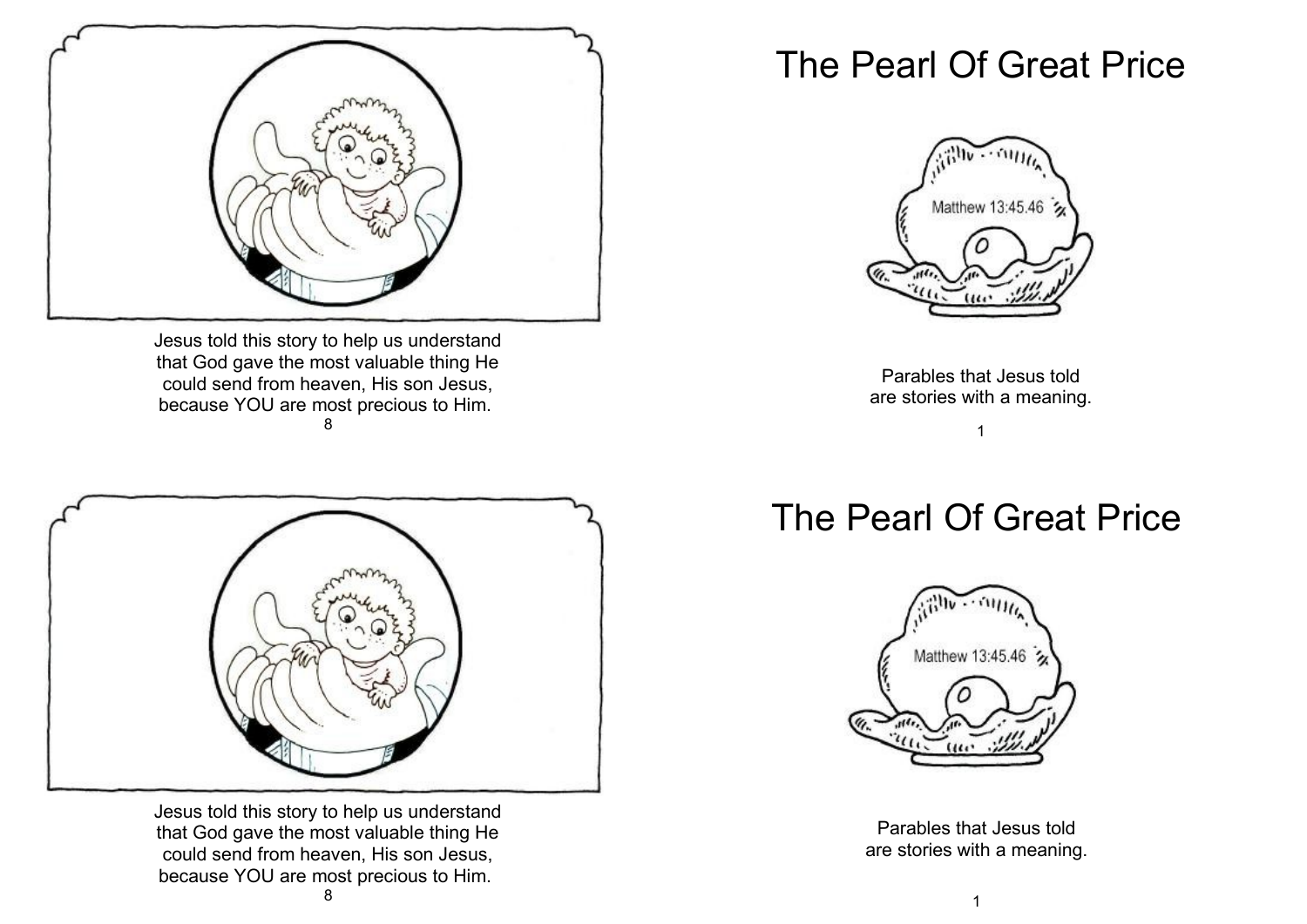

Jesus told a parable about the kingdom of heaven, to show us how much God loves us. "The kingdom of heaven is like a wealthy merchant who set off to buy pearls," he said. 2



The merchant sacrificed everything he had until, at last, he owned the one thing that was the most precious to him, in the whole world - the special pearl. 7



Jesus told a parable about the kingdom of heaven, to show us how much God loves us. "The kingdom of heaven is like a wealthy merchant who set off to buy pearls," he said. 2



The merchant sacrificed everything he had until, at last, he owned the one thing that was the most precious to him, in the whole world - the special pearl.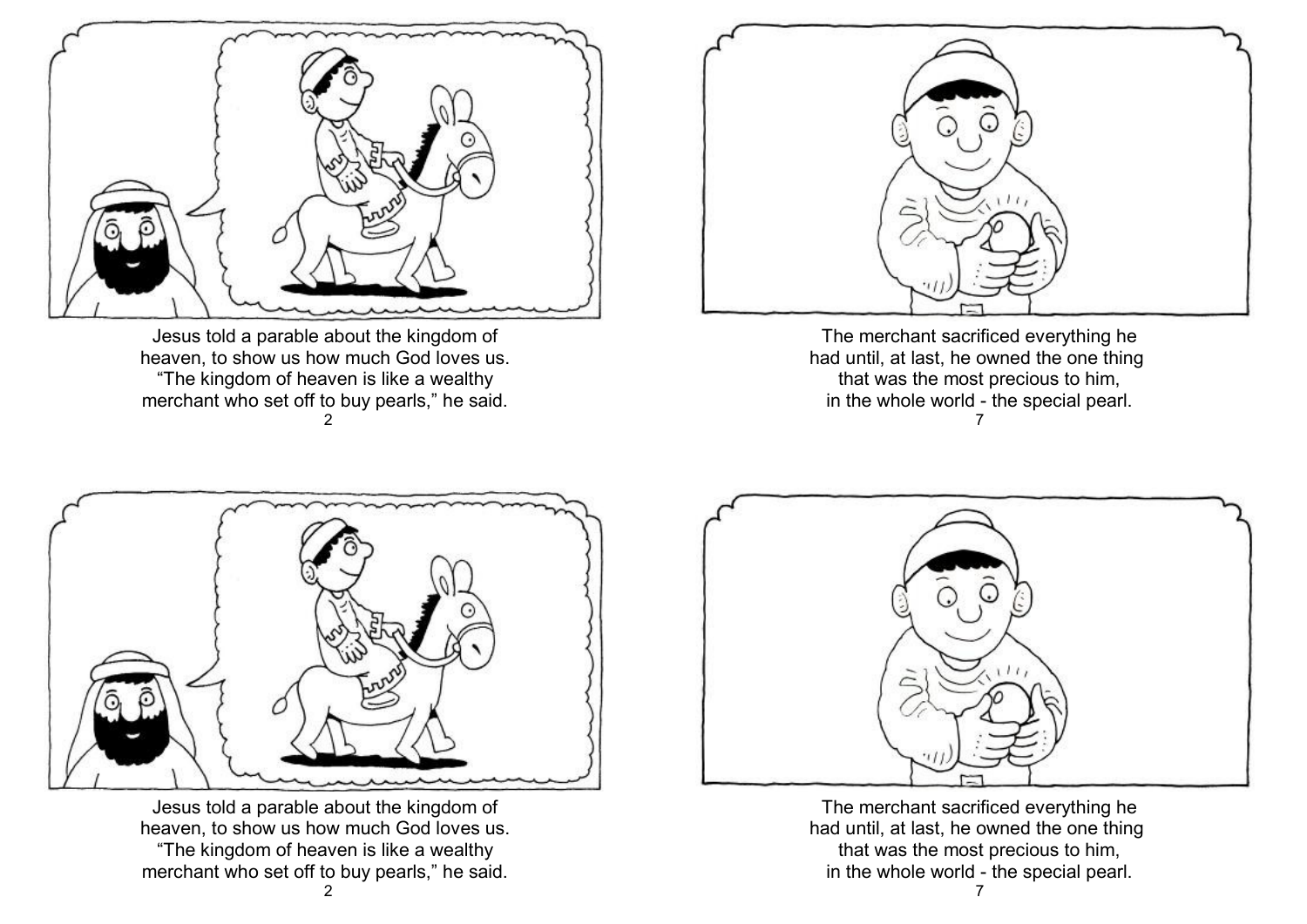

The rich merchant loved that pearl so much, that he returned home and sold everything he had, even his best clothes and took all his money to buy the precious pearl. 6



"One day the merchant heard about a very special pearl. It was said to be the most valuable pearl in the whole world! The merchant set off straight away to find it. 3



The rich merchant loved that pearl so much, that he returned home and sold everything he had, even his best clothes and took all his money to buy the precious pearl.



"One day the merchant heard about a very special pearl. It was said to be the most valuable pearl in the whole world! The merchant set off straight away to find it.